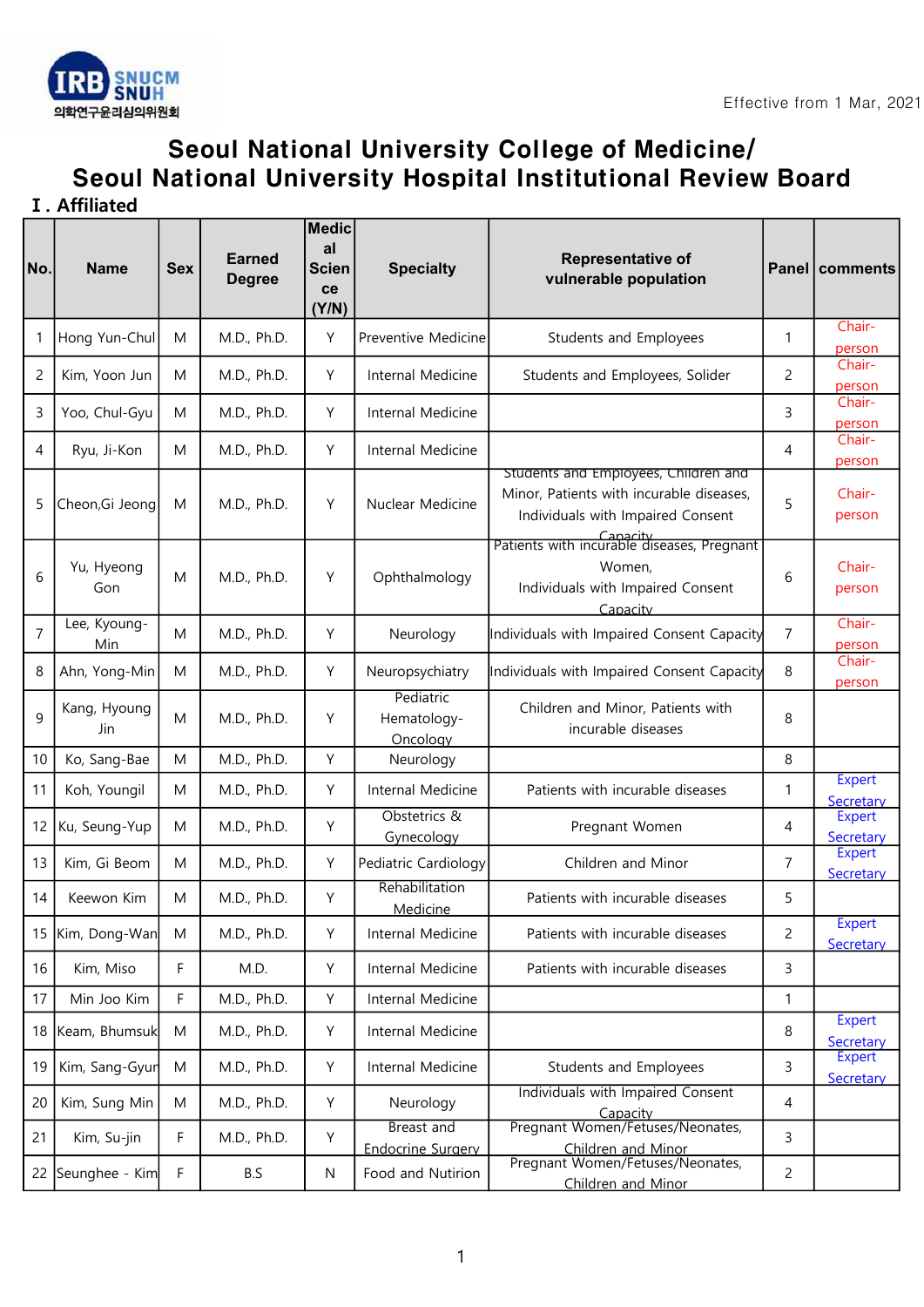

| No. | <b>Name</b>         | <b>Sex</b> | <b>Earned</b><br><b>Degree</b> | <b>Medic</b><br>al<br><b>Scien</b><br><b>ce</b><br>(Y/N) | <b>Specialty</b>                                        | <b>Representative of</b><br>vulnerable population                                                                                             |   | Panel   comments            |
|-----|---------------------|------------|--------------------------------|----------------------------------------------------------|---------------------------------------------------------|-----------------------------------------------------------------------------------------------------------------------------------------------|---|-----------------------------|
| 23  | Kim, A Jeong        | F          | Ph.D. in<br>Pharmacy           | Y                                                        | Pharmacy                                                | Pregnant Women/Fetuses/Neonates                                                                                                               |   | <b>Alternates</b><br>member |
| 24  | Kim, Ock Joo        | F          | M.D., Ph.D.                    | Y                                                        | History of medicine<br>and<br><b>Medical Humanities</b> | Pregnant Women/Fetuses/Neonates,<br>Children and Minor                                                                                        |   | <b>Alternates</b><br>member |
| 25  | Eun-Hee Kim         | F          | M.D., Ph.D.                    | Y                                                        | Anesthesia and<br>pain Medicine                         | Pregnant Women/Fetuses/Neonates,<br>Children and Minor                                                                                        | 3 |                             |
| 26  | Jayoun Kim          | F          | Ph.D. in<br><b>Statistics</b>  | Y                                                        | <b>Medical Statistics</b>                               | Pregnant Women/Fetuses/Neonates,<br>Children and Minor                                                                                        | 6 | <b>MRCC</b>                 |
| 27  | Jeong-Min Kim       | M          | M.D., Ph.D.                    | Y                                                        | Neurology                                               | Individuals with Impaired Consent<br>Capacity                                                                                                 | 6 |                             |
| 28  | Kim, Jeong Hun      | M          | M.D., Ph.D.                    | Υ                                                        | Pediatric<br>Ophthalmology                              | Students and Employees, Pregnant<br>Women, Children and Minor                                                                                 | 2 | <b>Expert</b><br>Secretary  |
| 29  | Kim, Jung Hee       | F          | M.D., Ph.D.                    | Υ                                                        | Internal Medicine                                       | Pregnant Women/Fetuses/Neonates                                                                                                               | 6 |                             |
| 30  | Kim, Ji-hoon        | M          | M.D., Ph.D.                    | Y                                                        | Radiology                                               |                                                                                                                                               | 6 |                             |
| 31  | Kim Taegyun         | M          | M.D., Ph.D.                    | Υ                                                        | Emergency<br>Medicine                                   |                                                                                                                                               | 3 |                             |
| 32  | Kim, Tae Min        | M          | M.D., Ph.D.                    | Υ                                                        | Internal Medicine                                       | Patients with incurable diseases                                                                                                              | 3 | <b>Expert</b><br>Secretary  |
| 33  | Kim, Tae-Yong       | M          | M.D., Ph.D.                    | Υ                                                        | Internal Medicine                                       | Patients with incurable diseases                                                                                                              | 8 | <b>Expert</b><br>Secretary  |
| 34  | Kim, Han-Joon       | M          | M.D., Ph.D.                    | Y                                                        | Neurology                                               |                                                                                                                                               | 2 |                             |
| 35  | Kim, Hyun Kyund     | F          | M.D., Ph.D.                    | Υ                                                        | Laboratory<br>Medicine                                  | Patients with incurable diseases                                                                                                              | 6 | <b>Expert</b><br>Secretary  |
| 36  | Kim, Hyun Kyund     | F          | J.D                            | N                                                        | Science of Law                                          | Pregnant Women/Fetuses/Neonates,                                                                                                              | 7 |                             |
| 37  | Kim, Hyung-<br>Kwan | M          | M.D., Ph.D.                    | Y                                                        | Internal Medicine                                       | Children and Minor, Students and<br>Employees, Soldiers                                                                                       | 4 |                             |
| 38  | Kim, Hye Young      | F          | Ph.D.                          | Y                                                        | <b>Basic Medicine</b><br>(asthma, allergy)              | Students and Employees, Pregnant<br>Women, Children and Minor                                                                                 | 8 |                             |
| 39  | Kim, Hee-Soo        | F          | M.D., Ph.D.                    | Y                                                        | Anesthesia and<br>pain Medicine                         | Children and Minor                                                                                                                            | 1 |                             |
| 40  | Hee-Jin Kim         | F          | R.N., Ph.D.                    | Υ                                                        | Science of Nursing                                      |                                                                                                                                               | 3 |                             |
| 41  | Jung Hyun Roh       | M          | D.Min                          | N                                                        | Theology,<br>psychology                                 | Patients with incurable diseases,<br>Children and Minor<br>Students and Employees, Soldiers,<br>Individuals with Impaired Consent<br>Capacity | 3 |                             |
| 42  | Ryu, Ho-Geol        | M          | M.D., Ph.D.                    | Υ                                                        | Anesthesia and<br>pain Medicine                         | Individuals with Impaired Consent<br>Capacity                                                                                                 | 4 | <b>Expert</b><br>Secretary  |
| 43  | Myung, Sun<br>Jung  | F          | M.D., Ph.D.                    | Υ                                                        | Internal Medicine                                       | Pregnant Women/Fetuses/Neonates,<br>Children and Minor<br>Patients with incurable diseases, Students<br>and Employees                         | 1 | <b>Expert</b><br>Secretary  |
|     | 44 Moon, Jee Youn   | F          | M.D., Ph.D.                    | Υ                                                        | Anesthesia and<br>pain Medicine                         |                                                                                                                                               | 8 |                             |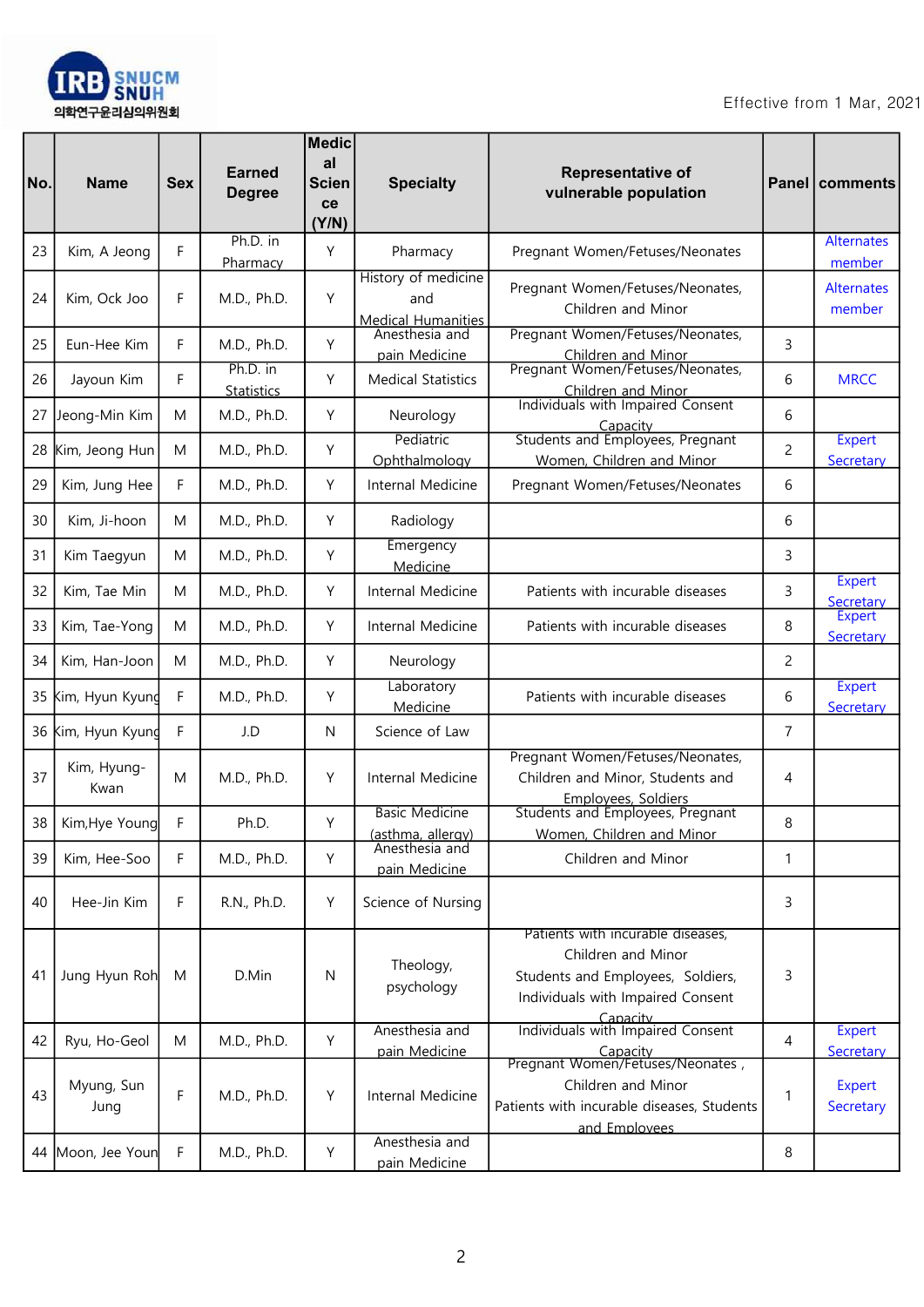

| No. | <b>Name</b>         | <b>Sex</b> | <b>Earned</b><br><b>Degree</b> | <b>Medic</b><br>al<br><b>Scien</b><br>ce<br>(Y/N) | <b>Specialty</b>                          | <b>Representative of</b><br>vulnerable population                                                                 |                | Panel   comments            |
|-----|---------------------|------------|--------------------------------|---------------------------------------------------|-------------------------------------------|-------------------------------------------------------------------------------------------------------------------|----------------|-----------------------------|
| 45  | Park, Moo Kyun      | M          | M.D., Ph.D.                    | Y                                                 | Otorhinolaryngology                       | Patients with incurable diseases                                                                                  | 1              |                             |
| 46  | SAMINA PARK         | F          | M.D., Ph.D.                    | Y                                                 | Thoracic and<br>Cardiovascular<br>Surgery | Pregnant Women/Fetuses/Neonates,<br>Children and Minor                                                            | 7              |                             |
| 47  | Park, Sun-Kyung     | F          | M.D.                           | Y                                                 | Anesthesia and<br>pain Medicine           | Pregnant Women/Fetuses/Neonates,<br>Children and Minor                                                            | 5              |                             |
| 48  | Park, Sung-Hye      | F          | M.D., Ph.D.                    | Y                                                 | Pathology                                 |                                                                                                                   | $\overline{7}$ | <b>Expert</b><br>Secretary  |
| 49  | Park, In Kyu        | M          | M.D., Ph.D.                    | Y                                                 | Thoracic and<br>Cardiovascular<br>Surgery | Students and Employees, Soldiers                                                                                  | 6              |                             |
| 50  | Park, JH            | M          | M.D., Ph.D.                    | Y                                                 | Emergency<br>Medicine                     |                                                                                                                   | 8              |                             |
| 51  | Park, Joong<br>Wan  | M          | M.D., Ph.D.                    | Y                                                 | Emergency<br>Medicine                     |                                                                                                                   | 5              |                             |
| 52  | Park, Jee Eun       | F          | M.D., Ph.D.                    | Y                                                 | Neuropsychiatry                           | Individuals with Impaired Consent<br>Capacity                                                                     | 5              |                             |
| 53  | Park, Heung-<br>Woo | M          | M.D., Ph.D.                    | Y                                                 | Internal Medicine                         |                                                                                                                   | $\overline{7}$ | <b>Expert</b><br>Secretary  |
| 54  | Bae Hye Jung        | F          | Ph.D. in<br>Pharmacy           | Y                                                 | Pharmacy                                  |                                                                                                                   |                | <b>Alternates</b><br>member |
| 55  | Dong In Suh         | M          | M.D., Ph.D.                    | Y                                                 | Pediatrics                                | Children and Minor,<br>Students and Employees                                                                     | 3              | Expert<br>Secretary         |
| 56  | Suh Sung Yun        | F          | Ph.D. Cand in<br>Pharmacy      | Y                                                 | Pharmacy                                  |                                                                                                                   |                | <b>Alternates</b><br>member |
| 57  | Seo, Jeong-Hwa      | M          | M.D., Ph.D.                    | Y                                                 | Anesthesia and<br>pain Medicine           | Children and Minor                                                                                                | 3              |                             |
| 58  | Shin Dong-Yeop      | M          | M.D., Ph.D.                    | Υ                                                 | Internal Medicine                         | Patients with incurable diseases                                                                                  | 8              |                             |
| 59  | Soohyun Shim        | F          | J.D                            | N                                                 | Science of Law                            | Students and Employees, Individuals with<br><b>Impaired Consent Capacity</b>                                      | 6              |                             |
| 60  | Yang, Han-Mo        | M          | M.D., Ph.D.                    | Υ                                                 | Internal Medicine                         |                                                                                                                   | 1              |                             |
| 61  | Oh, Do-Youn         | F          | M.D., Ph.D.                    | Υ                                                 | Internal Medicine                         | Patients with incurable diseases, Pregnant<br>Women/Fetuses/Neonates                                              | 6              | <b>Expert</b><br>Secretary  |
| 62  | Oh, Myoung-<br>Don  | M          | M.D., Ph.D.                    | Υ                                                 | Internal Medicine                         | Patients with incurable diseases, Soldiers                                                                        | 8              | <b>Expert</b><br>Secretary  |
| 63  | Oh, Byung-Mo        | M          | M.D., Ph.D.                    | Υ                                                 | Rehabilitation<br>Medicine                | Patients with incurable diseases,<br>Individuals with Impaired Consent                                            | 1              |                             |
| 64  | Wu,Hong-Gyun        | M          | M.D., Ph.D.                    | Υ                                                 | Radiation Oncology                        |                                                                                                                   | 3              |                             |
| 65  | Yoo, Seokha         | M          | M.D., Ph.D.                    | Υ                                                 | Anesthesia and<br>pain Medicine           |                                                                                                                   | 2              |                             |
| 66  | Ryoo, Seung-<br>Bum | M          | M.D., Ph.D.                    | Υ                                                 | General Surgery                           | Patients with incurable diseases,<br>Students and Employees, Individuals with<br><b>Impaired Consent Capacity</b> | 6              |                             |
| 67  | Yongjae Yoo         | M          | M.D., Ph.D.                    | Υ                                                 | Anesthesia and<br>pain Medicine           | Patients with incurable diseases, Soldiers                                                                        | 7              |                             |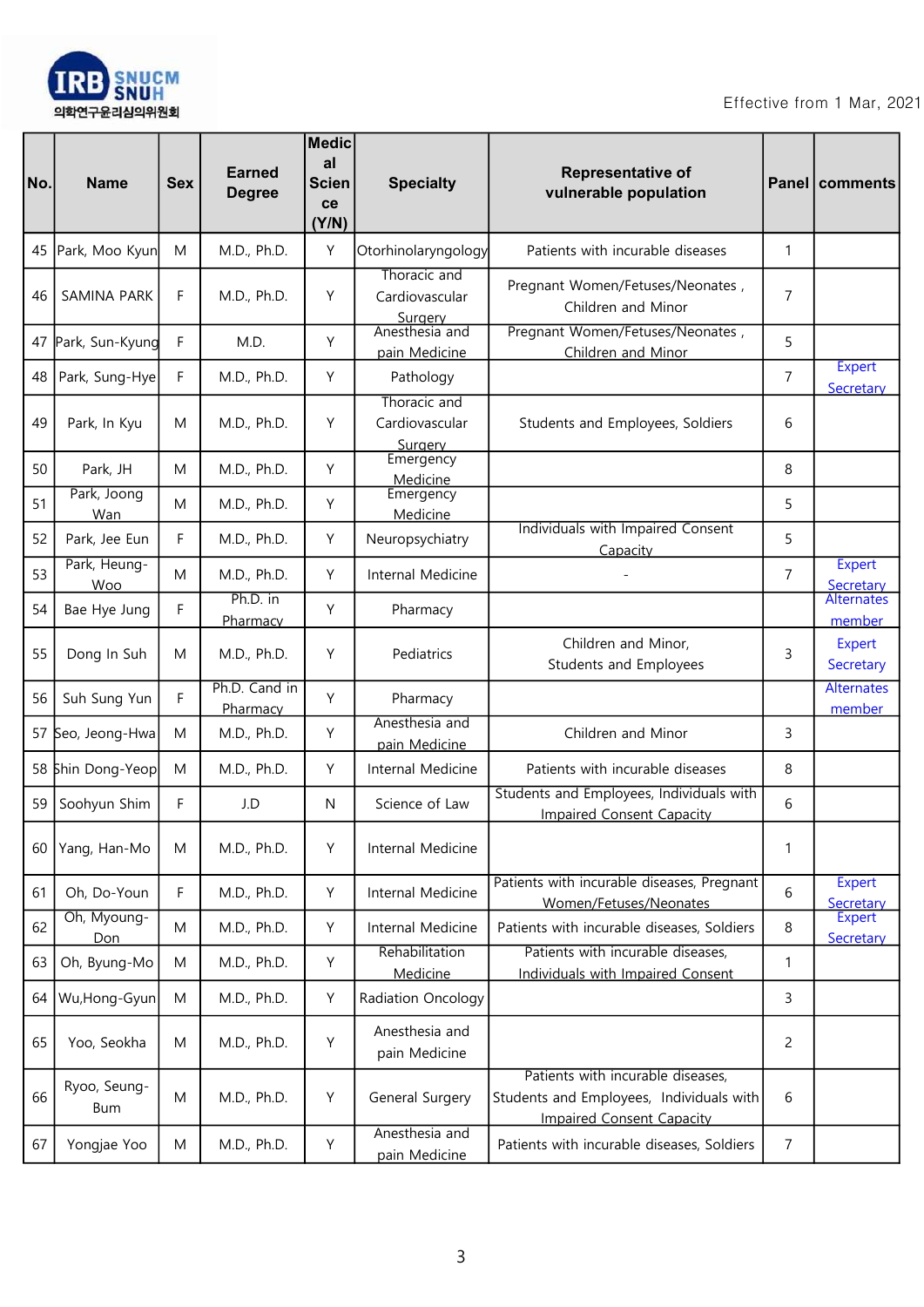

| No. | <b>Name</b>        | <b>Sex</b>  | <b>Earned</b><br><b>Degree</b> | <b>Medic</b><br>al<br><b>Scien</b><br>ce<br>(Y/N) | <b>Specialty</b>                             | Representative of<br>vulnerable population                                                                                                                               |                | Panel   comments           |
|-----|--------------------|-------------|--------------------------------|---------------------------------------------------|----------------------------------------------|--------------------------------------------------------------------------------------------------------------------------------------------------------------------------|----------------|----------------------------|
| 68  | Je-Yeon Yun        | F           | M.D., Ph.D.                    | Y                                                 | Neuropsychiatry                              | Pregnant Women/Fetuses/Neonates,<br>Children and Minor,                                                                                                                  | $\overline{2}$ |                            |
| 69  | Lee, Kyung-Hun     | M           | M.D., Ph.D.                    | Y                                                 | Internal Medicine                            | Patients with incurable diseases                                                                                                                                         | 7              |                            |
| 70  | Daikeon Lee        | M           | M.Div                          | N                                                 | Theology, Education                          | Students and Employees, Individuals with<br><b>Impaired Consent Capacity</b>                                                                                             | 4              |                            |
| 71  | Lee, Dong Hun      | M           | M.D., Ph.D.                    | Y                                                 | Dermatology                                  | Children and Minor,<br><b>Students and Employees</b>                                                                                                                     | $\overline{c}$ | Expert<br>Secretary        |
| 72  | Lee, Maria         | F           | M.D., Ph.D.                    | Y                                                 | Obstetrics &<br>Gynecology                   | Pregnant Women/Fetuses/Neonates,<br>Children and Minor                                                                                                                   | $\overline{7}$ |                            |
| 73  | Lee, Sang Hyub     | M           | M.D., Ph.D.                    | Y                                                 | Internal Medicine                            |                                                                                                                                                                          | 2              |                            |
| 74  | Lee Sung Ho        | M           | M.D., Ph.D.                    | Y                                                 | Neurosurgery                                 | Patients with incurable diseases,<br>Individuals with Impaired Consent<br>Capacity, Patients with incurable diseases                                                     |                |                            |
| 75  | Lee, Su Hyun       | F           | M.D., Ph.D.                    | Y                                                 | Radiology                                    |                                                                                                                                                                          | $\overline{2}$ |                            |
| 76  | Lee, Seung-Pyo     | M           | M.D., Ph.D.                    | Y                                                 | Internal Medicine                            |                                                                                                                                                                          | 6              |                            |
| 77  | Lee, Young Ah      | F           | M.D., Ph.D.                    | Y                                                 | Pediatric<br>Endocrinology and<br>Metabolism | Children and Minor                                                                                                                                                       | 7              |                            |
| 78  | Lee, Yu Jin        | F           | M.D., Ph.D.                    | Y                                                 | Neuropsychiatry                              | Patients with incurable diseases,<br>Individuals with Impaired Consent<br>Canacity                                                                                       | 4              |                            |
| 79  | Joo Ho Lee         | M           | M.D., Ph.D.                    | Y                                                 | Radiation Oncology                           |                                                                                                                                                                          | 5              |                            |
| 80  | Ji-Hyun Lee        | F           | M.D., Ph.D.                    | Y                                                 | Anesthesia and<br>pain Medicine              |                                                                                                                                                                          | 8              |                            |
| 81  | Lee, Hajeong       | F           | M.D., Ph.D.                    | Υ                                                 | Internal Medicine                            | Patients with incurable diseases<br>Pregnant Women, Children and Minor,<br><b>Students and Employees</b>                                                                 | 6              |                            |
| 82  | Lee, Hannah        | F           | M.D., Ph.D.                    | Υ                                                 | Anesthesia and<br>pain Medicine              | Pregnant Women/Fetuses/Neonates                                                                                                                                          | 6              |                            |
| 83  | Lee Hyun Jung      | F           | M.D., Ph.D.                    | Y                                                 | Internal Medicine                            | Students and Employees                                                                                                                                                   | 4              |                            |
| 84  | Lee, Howard        | M           | M.D., Ph.D.                    | Y                                                 | Clinical<br>Pharmacology and<br>Therapeutics | Students and Employees,<br>Soldiers                                                                                                                                      | 5              |                            |
| 85  | Lee HeaJin         | $\mathsf F$ | M.A.                           | N                                                 | <b>Bioethics</b>                             | Patients with incurable diseases,<br>Pregnant Women/Fetuses/Neonates,<br>Children and Minor,<br>Students and Employees,<br>Individuals with Impaired Consent<br>Canacity | 5              |                            |
| 86  | Lee, Whal          | M           | M.D., Ph.D.                    | Υ                                                 | Radiology                                    |                                                                                                                                                                          | 5              | <b>Expert</b><br>Secretary |
| 87  | Seon Hee Lim       | F           | M.D., Ph.D.                    | Y                                                 | Internal Medicine                            | Pregnant Women/Fetuses/Neonates,<br>Children and Minor                                                                                                                   | $\overline{c}$ |                            |
| 88  | Joo Hyun Lim       | F           | M.D., Ph.D.                    | Υ                                                 | Internal Medicine                            |                                                                                                                                                                          | $\overline{7}$ |                            |
| 89  | Myoung-jin<br>Jang | F           | Ph.D. in<br><b>Statistics</b>  | Υ                                                 | <b>Medical Statistics</b>                    | Pregnant Women/Fetuses/Neonates,<br>Children and Minor                                                                                                                   | $\overline{c}$ | <b>MRCC</b>                |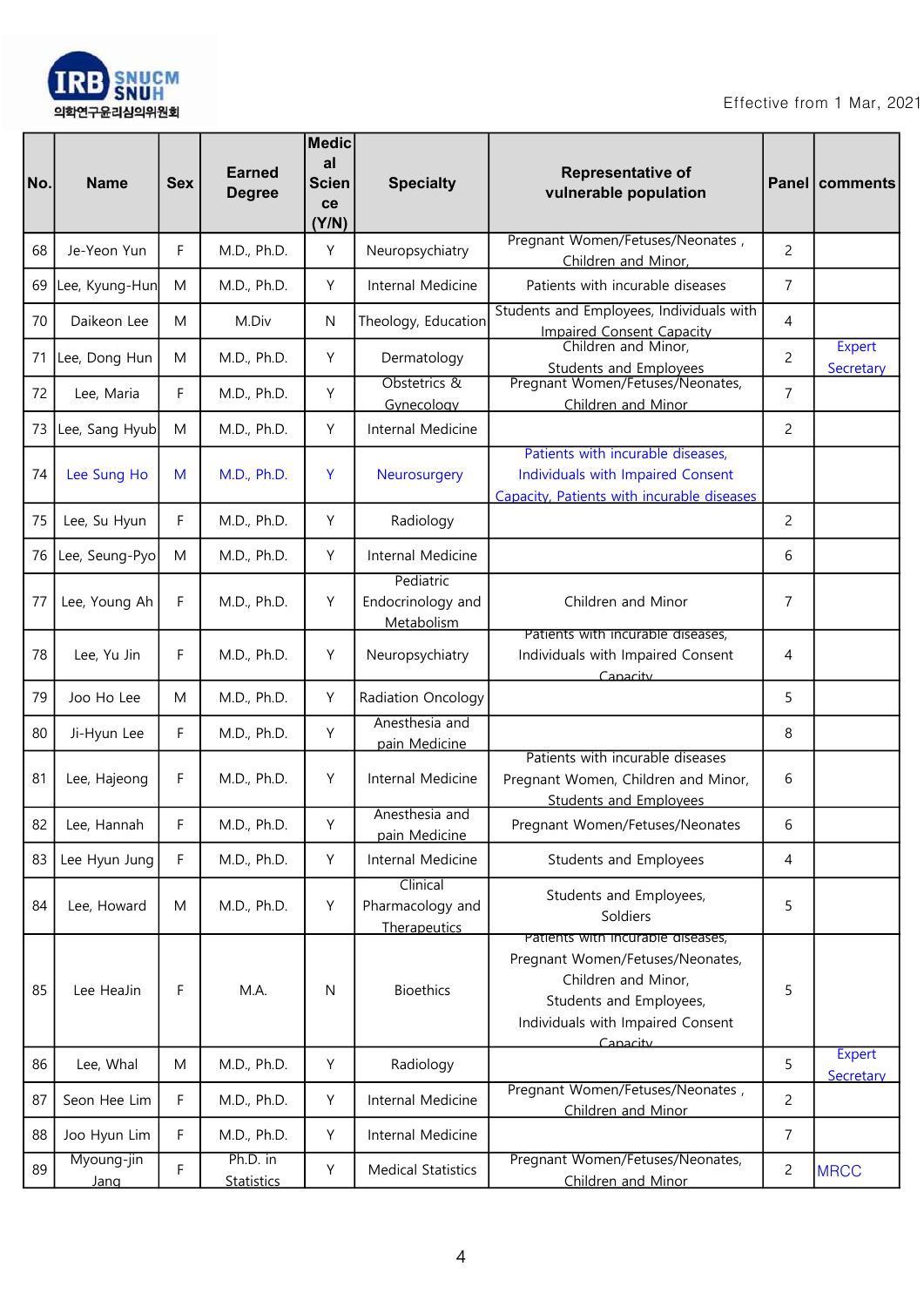

| No. | <b>Name</b>            | <b>Sex</b>  | <b>Earned</b><br><b>Degree</b> | <b>Medic</b><br>al<br><b>Scien</b><br>ce<br>(Y/N) | <b>Specialty</b>                                       | Representative of<br>vulnerable population                                                                                |                | <b>Panel   comments</b>     |
|-----|------------------------|-------------|--------------------------------|---------------------------------------------------|--------------------------------------------------------|---------------------------------------------------------------------------------------------------------------------------|----------------|-----------------------------|
| 90  | Jung Jae Yun           | M           | M.D., Ph.D.                    | Y                                                 | Pediatric Emergency<br>Medicine                        | Children and Minor                                                                                                        | 1              |                             |
| 91  | Chung<br>Hyunsoo       | M           | M.D., Ph.D.                    | Υ                                                 | Internal Medicine                                      | Students and Employees,<br>Soldiers                                                                                       | $\overline{7}$ |                             |
| 92  | Chung, Hyun<br>Hoon    | M           | M.D., Ph.D.                    | Y                                                 | Obstetrics &<br>Gynecology<br>Pediatric                | Pregnant Women/Fetuses/Neonates<br>Soldiers                                                                               | 1              | <b>Expert</b><br>Secretary  |
| 93  | <b>DONG HYUN</b><br>JO | M           | M.D., Ph.D.                    | Υ                                                 | Ophthalmology                                          | Children and Minor<br><b>Students and Employees</b>                                                                       | 5              |                             |
| 94  | Cho, Belong            | M           | M.D., Ph.D.                    | Υ                                                 | Family Medicine                                        | Students and Employees                                                                                                    | 4              | <b>Expert</b><br>Secretary  |
| 95  | Cho, Sungkyu           | M           | M.D., Ph.D.<br>Cand            | Υ                                                 | Thoracic and<br>Cardiovascular                         |                                                                                                                           | 3              |                             |
| 96  | Sung Yong<br>CHO       | M           | M.D., Ph.D.                    | Y                                                 | Urology                                                | Students and Employees, Individuals with<br>Impaired Consent Capacity<br>Patients with incurable diseases, Children       | $\overline{c}$ |                             |
| 97  | Cho Soo-Jeong          | F           | M.D., Ph.D.                    | Υ                                                 | Internal Medicine                                      | and Minor,                                                                                                                | 8              |                             |
| 98  | Cho Su Jin             | F           | M.A.                           | N                                                 | Healthcare<br>Management /                             | Students and Employees                                                                                                    |                | <b>Alternates</b><br>member |
| 99  | Cho, Young<br>Dae      | M           | M.D., Ph.D.                    | Y                                                 | Neurosurgery                                           | Individuals with Impaired Consent<br>Capacity                                                                             | 4              |                             |
| 100 | Cho eun jung           | F           | M.S                            | Y                                                 | Pharmacy                                               |                                                                                                                           |                | <b>Alternates</b><br>member |
| 101 | Cho, Hyun-Jai          | M           | M.D., Ph.D.                    | Υ                                                 | Internal Medicine                                      | Patients with incurable diseases<br>Students and Employees, Individuals with<br><b>Impaired Consent Capacity</b>          | 8              | Expert<br>Secretary         |
| 102 | Chie, Eui Kyu          | M           | M.D., Ph.D.                    | Υ                                                 | Radiation Oncology                                     |                                                                                                                           | 5              | <b>Expert</b><br>Secretary  |
| 103 | Jin, Ung Sik           | M           | M.D., Ph.D.                    | Y                                                 | lastic &<br>Reconstructive<br>Surgery                  | Patients with incurable diseases, Students<br>and Employees                                                               | 1              |                             |
|     | 104 Cha, Jeong Hee     | F           | B.A                            | Y                                                 | Pathology                                              | Pregnant Women/Fetuses/Neonates<br><b>Students and Employees</b>                                                          |                | <b>Alternates</b><br>member |
| 105 | Choy, Young<br>Bin     | M           | $Ph.D.$ In<br>Engineering      | Υ                                                 | <b>Biomedical</b><br>Engineering                       | Students and Employees                                                                                                    | 5              |                             |
| 106 | Yunhee Choi            | F           | Ph.D. in<br><b>Statistics</b>  | Y                                                 | <b>Medical Statistics</b>                              | Pregnant Women/Fetuses/Neonates,<br>Children and Minor,                                                                   | $\overline{7}$ | <b>MRCC</b>                 |
| 107 | Jae-Woong<br>Choi      | M           | M.D., Ph.D.                    | Υ                                                 | Thoracic and<br>Cardiovascular<br>Surgery<br>Pediatric |                                                                                                                           | 4              |                             |
| 108 | Choi, Jung<br>Yoon     | $\mathsf F$ | M.D.                           | Υ                                                 | Hematology-<br>Oncology                                | Patients with incurable diseases<br>Pregnant Women/Fetuses/Neonates,<br>Children and Minor                                | $\overline{c}$ |                             |
| 109 | Jeong Yun<br>Choi      | $\mathsf F$ | M.S                            | Y                                                 | Pharmacy                                               |                                                                                                                           |                | <b>Alternates</b><br>member |
| 110 | Choe, Pyoeng<br>Gyun   | M           | M.D., Ph.D.                    | Y                                                 | Internal Medicine                                      | Soldiers                                                                                                                  | 7              |                             |
|     | 111 Paeng, Jin Chul    | M           | M.D., Ph.D.                    | Υ                                                 | Nuclear Medicine                                       | Patients with incurable diseases,<br>Students and Employees,<br>Soldiers<br>Individuals with Impaired Consent<br>Canacity | 6              | Expert<br>Secretary         |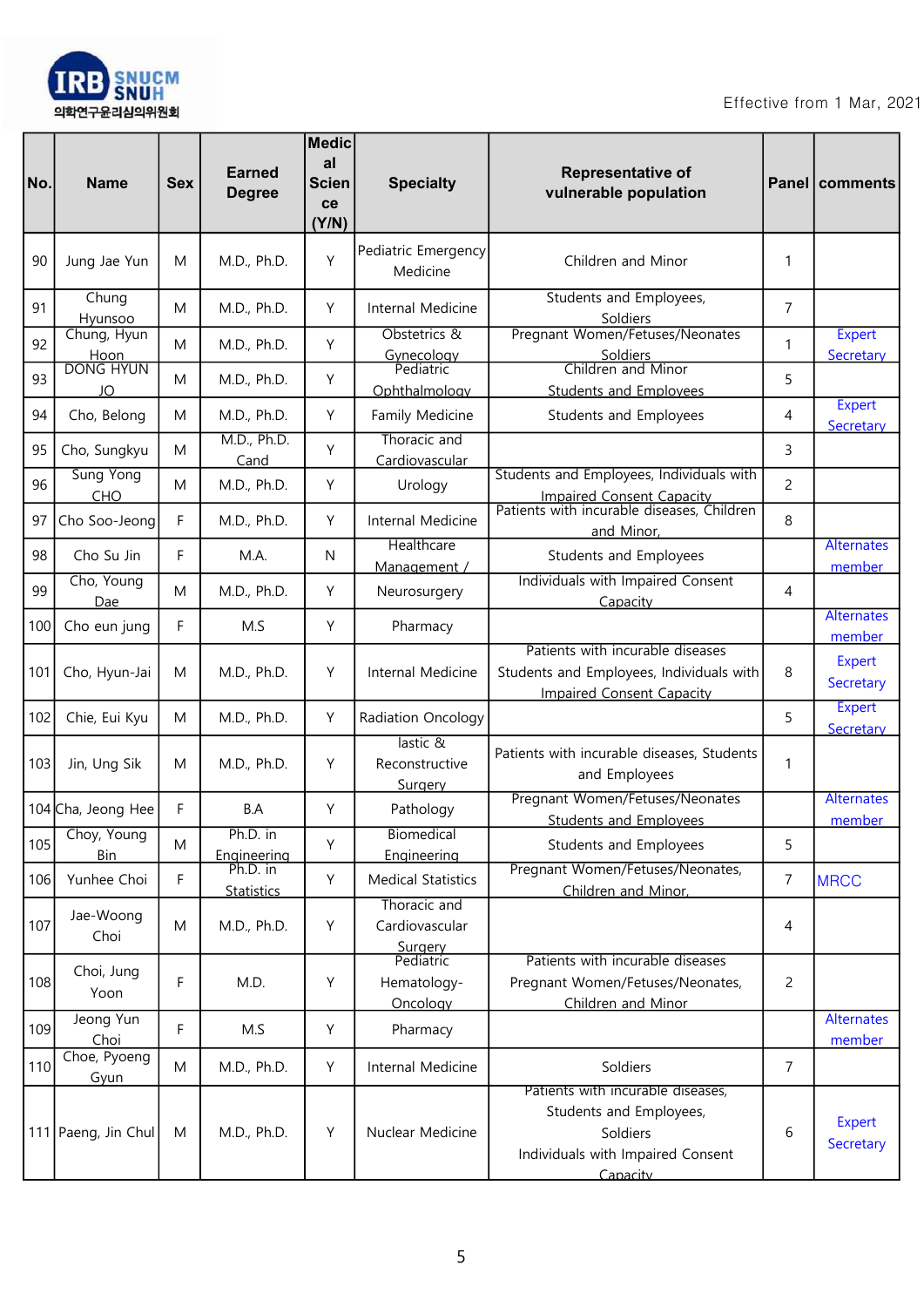

| No. | <b>Name</b>         | <b>Sex</b> | Earned<br><b>Degree</b> | <b>Medic</b><br>al<br><b>Scien</b><br>ce<br>(Y/N) | <b>Specialty</b>                     | <b>Representative of</b><br>vulnerable population |   | <b>Panel comments</b> |
|-----|---------------------|------------|-------------------------|---------------------------------------------------|--------------------------------------|---------------------------------------------------|---|-----------------------|
| 112 | Seo Kyung<br>Hahn   | F          | Ph.D. in<br>Statistics  | Υ                                                 | <b>Medical Statistics</b>            |                                                   | 4 | <b>MRCC</b>           |
| 113 | Seung Seok<br>Han   | M          | M.D., Ph.D.             | Y                                                 | Internal Medicine                    |                                                   |   |                       |
|     | 114 Han, Jung-Kyu   | M          | M.D., Ph.D.             | Y                                                 | Internal Medicine                    |                                                   | 2 |                       |
|     | 115 Han, Hyuk-Soo   | M          | M.D., Ph.D.             | Υ                                                 | Orthopedic Surgery                   | ۰                                                 | 5 | Expert<br>Secretary   |
| 116 | Hong, Kyung<br>Taek | M          | M.D.                    | Υ                                                 | Pediatric<br>Hematology-<br>Oncology | Children and Minor                                | 1 |                       |
| 117 | Eung Soo<br>Hwang   | M          | M.D., Ph.D.             | Y                                                 | Microbiology                         |                                                   | 4 |                       |

## Ⅱ.Non-Affiliated

| No.            | <b>Name</b>                     | <b>Sex</b> | <b>Earned</b><br><b>Degree</b> | <b>IMedic</b><br>al<br><b>Scien</b> | <b>Specialty</b>                        | <b>Representative of</b><br>vulnerable population                                                                                                 |                | Panel   comments |
|----------------|---------------------------------|------------|--------------------------------|-------------------------------------|-----------------------------------------|---------------------------------------------------------------------------------------------------------------------------------------------------|----------------|------------------|
| 1              | <b>KIM, YONG KIL</b>            | M          | Ph.D.                          | N                                   | Science of Law                          |                                                                                                                                                   | $\overline{2}$ |                  |
| 2              | Hyun Howi Kim                   | F          | B.A                            | N                                   | Mediation,<br>Meditation,<br>Counselina | Patients with incurable diseases,<br>Pregnant Women, Children and Minor,                                                                          | 6              |                  |
| 3              | Hye-Yeon-Kim                    | F          | B.A                            | N                                   | Science of Law                          | Individuals with Impaired Consent<br>Students and Employees<br>Individuals with Impaired Consent                                                  | $\overline{7}$ |                  |
| 4              | Hosoo Ryu                       | F          | <b>LLB</b>                     | N                                   | Law, English                            | Patients with incurable diseases,<br>Pregnant Women, Children and Minor,<br><b>Students and Employees</b>                                         | 5              |                  |
| 5              | <b>Hye Young</b><br>Park        | F          | M.A.                           | N                                   | Social Welfare                          | Patients with incurable diseases,<br>Pregnant Women/Fetuses/Neonates,<br>Patients with incurable diseases, Pregnant                               | 2.4            |                  |
| 6              | Eun Ha Song                     | F          | <b>MSW</b>                     | N                                   | Social Welfare                          | Women/Fetuses/Neonates, Children and<br>Minor                                                                                                     | 3              |                  |
| $\overline{7}$ | Jin Young Ahn                   | M          | M.E                            | N                                   | Engineering, Law                        |                                                                                                                                                   | 8              |                  |
| 8              | <b>YEONG CHAN</b><br><b>LIM</b> | M          | <b>MBA</b>                     | N                                   | <b>Business</b><br>Management           | Students and Employees,<br>Soldiers, Individuals with Impaired                                                                                    | 1              |                  |
| 9              | AE RI JUNG                      | F.         | M.A                            | N                                   | Korean literature                       | Pregnant Women/Fetuses/Neonates,<br><b>Children and Minor</b>                                                                                     | 1              |                  |
| 10             | Gug Hyeon Cho                   | M          | Ph.D., S.J.D.                  | N                                   | Policy Sciences, Law                    | <b>Students and Employees</b><br>Individuals with Impaired Consent<br><b>Patients with incurable algebra</b><br>Patients with incurable diseases, | 5              |                  |
| 11             | Su Jin Cho                      | F          | Ph.D.                          | N                                   | Biological science,<br>Law              | Pregnant Women/Fetuses/Neonates,<br>Children and Minor<br>Students and Employees,<br>Soldiers,<br>Individuals with Impaired Consent<br>Canacity   | 6              |                  |